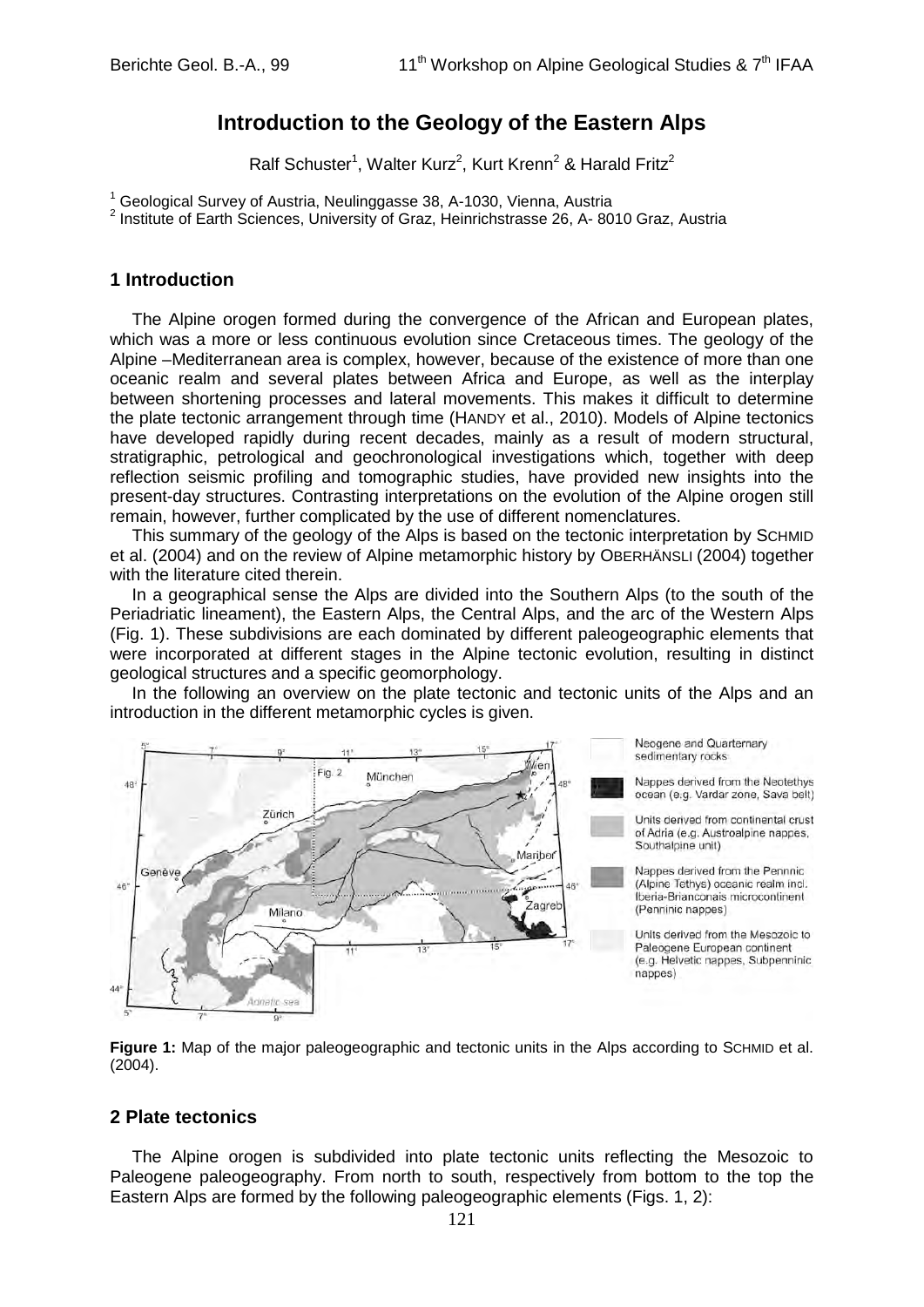

Figure 2: (A) Tectonic map of the Eastern Alps according to the nomenclature in SCHMID et al. (2004). The numbers of the units refer to the text. (B) Section through the Easter Alps according to SCHMID et al. (2004). GN…Gurktal nappe, DR…Drau Range, BN…Bundschuh nappe, RC…Radentherin Complex, MC…Millstatt Complex, SC…Schladming Complex, SEMP…Salzach-Ennstal-Mariazell-Puchberg fault, SAM…Southern border of Alpine Metamorphism (according to HOINKES et al., 1999), PAL…Periadriatic lineament.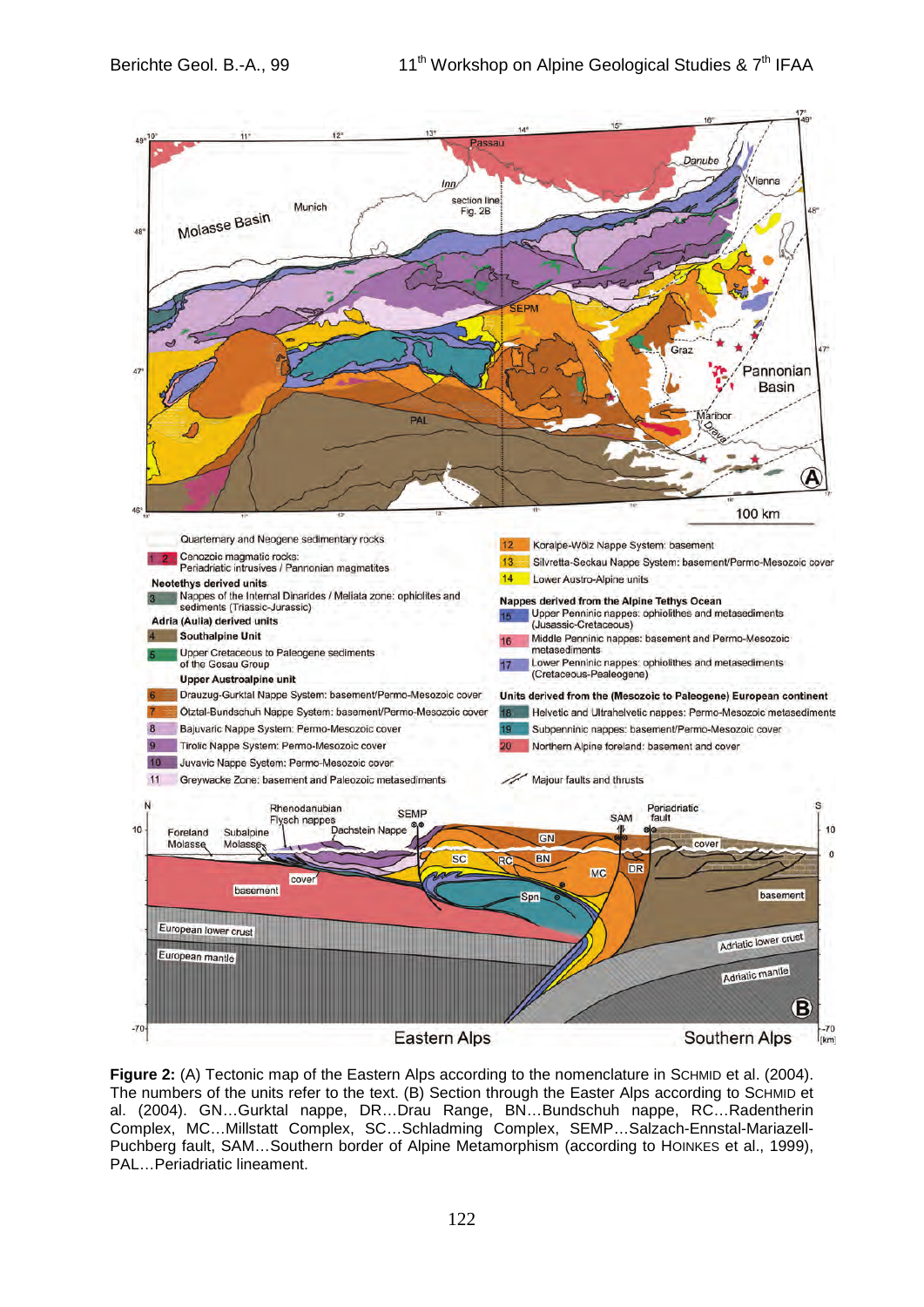The Mesozoic to Paleogene European continent is represented by the Helvetic, Ultrahelvetic and Subpenninic nappes. Relics of the former Penninic Ocean (Piedmont-Ligurian and Valais Ocean) are the overlaying Lower and Upper Penninic nappes which form the Rhenodanubian Flysch belt and the Penninic nappes of the Engadin, Tauern and Rechnitz Window. The Middle Penninic nappes present in the Engadine Window are the remnant of the Iberian-Brianconnais microcontinent. In the western part of the Alps this microcontinent separated the Penninic Ocean into the Piedmont-Ligurian and Valais oceanic basin. Above the Austroalpine and separated by the Periadriatic lineament (PAL) the Southalpine unit is situated. Both derived from the continental crust of the Adriatic plate. Remnants of the Neotethys oceanic realm (Meliata, Hallstatt, Vardar Ocean) occur in a few outcrops in the easternmost part of the Eastern Alps (MANDL & ONDREJICKOVA, 1993).

The Penninic oceans opened in Jurassic and Early Cretaceous times and were closed during the Alpine – Late Cretaceous to Paleogene – collisional event. Europe acted as the lower and the Adriatic plate as the tectonic upper plate. The Penninic oceanic suture zone can be traced all along the mountain belt. The eo-Alpine event is due to an intracontinental subduction zone within the recent Austroalpine unit (STÜWE & SCHUSTER, 2010). The subduction started in the Early Cretaceous (Valanginian; ca. 135 Ma), whereas maximum burial depth and peak metamorphic conditions were reached in the early Late Cretaceous (Turonian; ca. 92 Ma, THÖNI, 2006). During this event parts of the Austroalpine unit were in a lower plate position, whereas other parts were in an upper plate position.

The Neotethys Ocean formed an embayment into the Adriatic plate. Oceanic crust was formed during the westward propagation of the ocean in Triassic (Meliata), Jurassic (Vardar Ocean) and also in Cretaceous times (USTASZEWSKI et al., 2009). However, intraoceanic subduction processes and the emplacement of ophiolite nappes onto the Adriatic margin are documented since the Middle Jurassic. These nappes are widespread in the Dinarides but it seems that outlayers of these nappes were also present in the eastern part of the Eastrern Alps. Today all these outlayers are completely eroded, but redeposited material is present in the Upper Cretaceous sediments of the Gosau Group (SCHUSTER et al., 2007).

### **3 Description of the tectonic units of the Eastern Alps**

This description of the tectonic units of the EasternAlps is based on the map and sections published by SCHMID et al. (2004). From bottom to top (from N to S, or NW to SE, respectively) the Alps are built up by the following tectonic units (Figs. 2, 3)

### **3.1 Units derived from the (Mesozoic to Paleogene) European continent**

The European continent consists of a deeply eroded Variscan (Late Devonian to Carboniferous) metamorphic continental crust, rich in plutonic rocks (north of the Alpine front), covered by Carboniferous to Eocene sedimentary sequences (20). This crust is still in contact with its lithospheric mantle; it dips beneath the Alps and contains the Late Eocene to Neogene Molasse basin which is the northern peripheral foreland basin of the orogen. The External massifs represent windows in the European plate within the Western and Central Alps. They comprise basement rocks and Late Carboniferous to Cretaceous cover sequences. The Helvetic and Ultrahelvetic nappes (18) are a thin-skinned fold and thrust belt formed exclusively of detached cover sequences. At the northern margin of the Central Alps they cover wide areas, whereas in the Eastern Alps they are present only as thin slices. The Subpenninic nappes (19) represent the distal European margin, forming ductilely deformed basement and cover nappes which lost contact with their lithospheric mantle and served as the basement for the Helvetic nappes. They form the Gotthard, Travetsch and Adula nappes in the Central Alps and also, contrary to many earlier publications, the Venediger and Modereck nappe system in the Tauern Window of the Eastern Alps. This interpretation is based on the conclusion that the crustal material of the Venediger nappe system was not separated from the European margin by an oceanic basin (e.g. FROITZHEIM et al., 1996;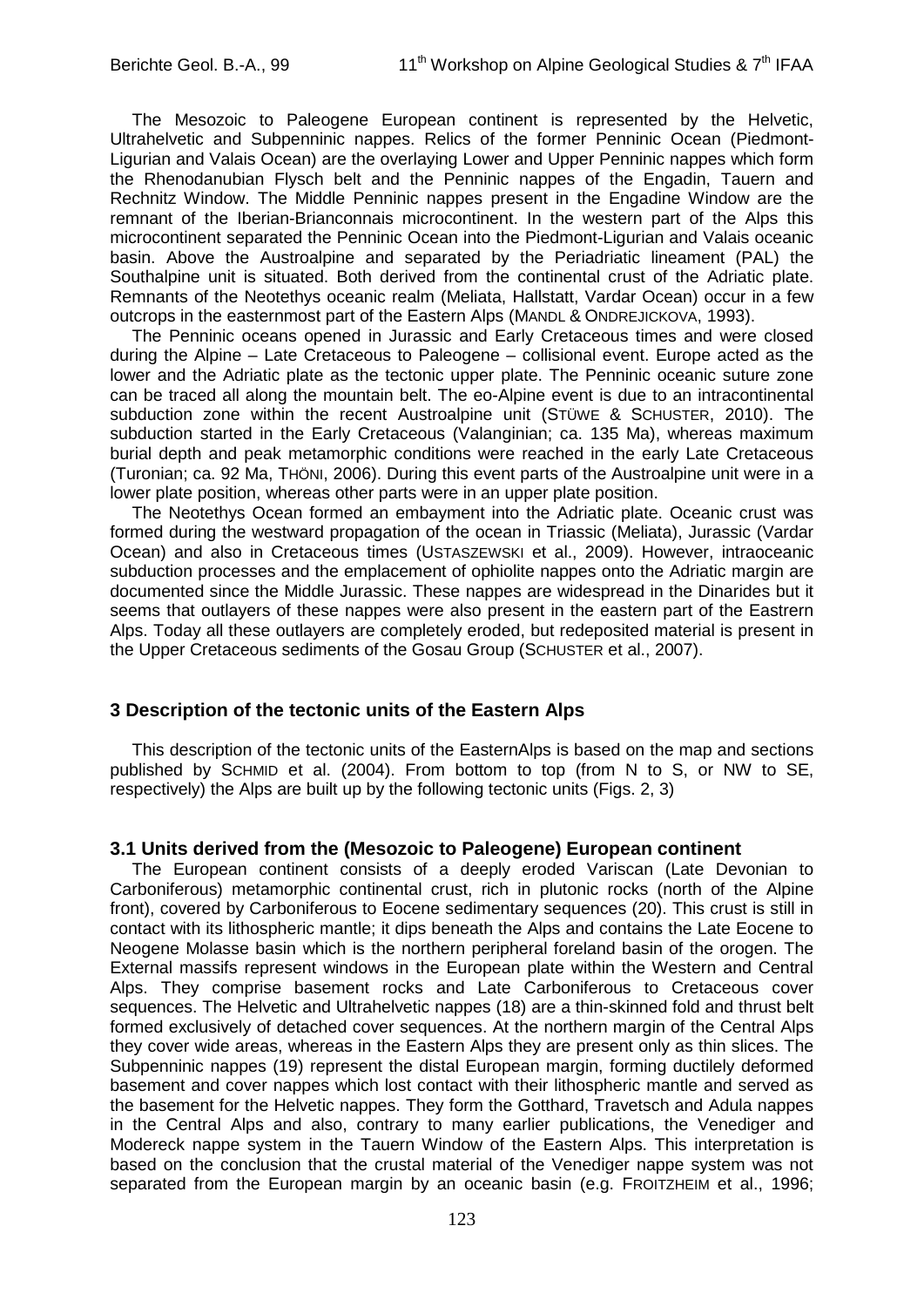KURZ et al., 2001). The eclogitic Subpenninic basement units (Adula nappe, Cima Lunga nappe and Eclogite Zone in the Tauern Window) contain material derived from the Penninic ocean and developed in a subduction and accretion channel (ENGI et al., 2001; KURZ & FROITZHEIM, 2002).



**Figure 3:** Block diagram showing the majour tectonic units of the Eastern Alps. In the left coloum the metamorphic grade during the eo-Alpine (Cretaceous) and Alpine (Cenozoic) events and the time of peak metamorphism is given. The red numbers indicate the time of incooperation into the Alpine orogenic wedge.

### **3.2 Penninic nappes**

The Penninic nappes comprise three paleogeographic elements: the Piedmont-Ligurian ocean, the Brianconnais microcontinent and the Valais ocean.

The Piedmont-Ligurian ocean opened in Late Jurassic times. Its initial sea-floor formed by exhumation of the subcontinental mantle of the Adriatic plate (FROITZHEIM & MANATSCHAL, 1996). These mantle rocks are overlain by Jurassic radiolarites, aptychus limestones and Cretaceous calcareous turbiditic metasediments. The Brianconnais microcontinent was a part of the European distal margin until it was cut off by the opening of the Valais ocean in Cretaceous times. The Valais oceanic crust comprises Cretaceous ophiolites overlain by Cretaceous to Eocene calcareous turbiditic metasediments. Towards the east the Valais ocean merged into the Piedmont-Ligurian ocean, thus forming a single oceanic basin in the east (e.g. STAMPFLI, 1994; FROITZHEIM et al., 1996). Although this situation in the east makes any subdivision of the Piedmont-Ligurian from the Valais basin there somewhat artificial (KURZ et al., 2001), characteristic successions, analyses of the source areas of the clastic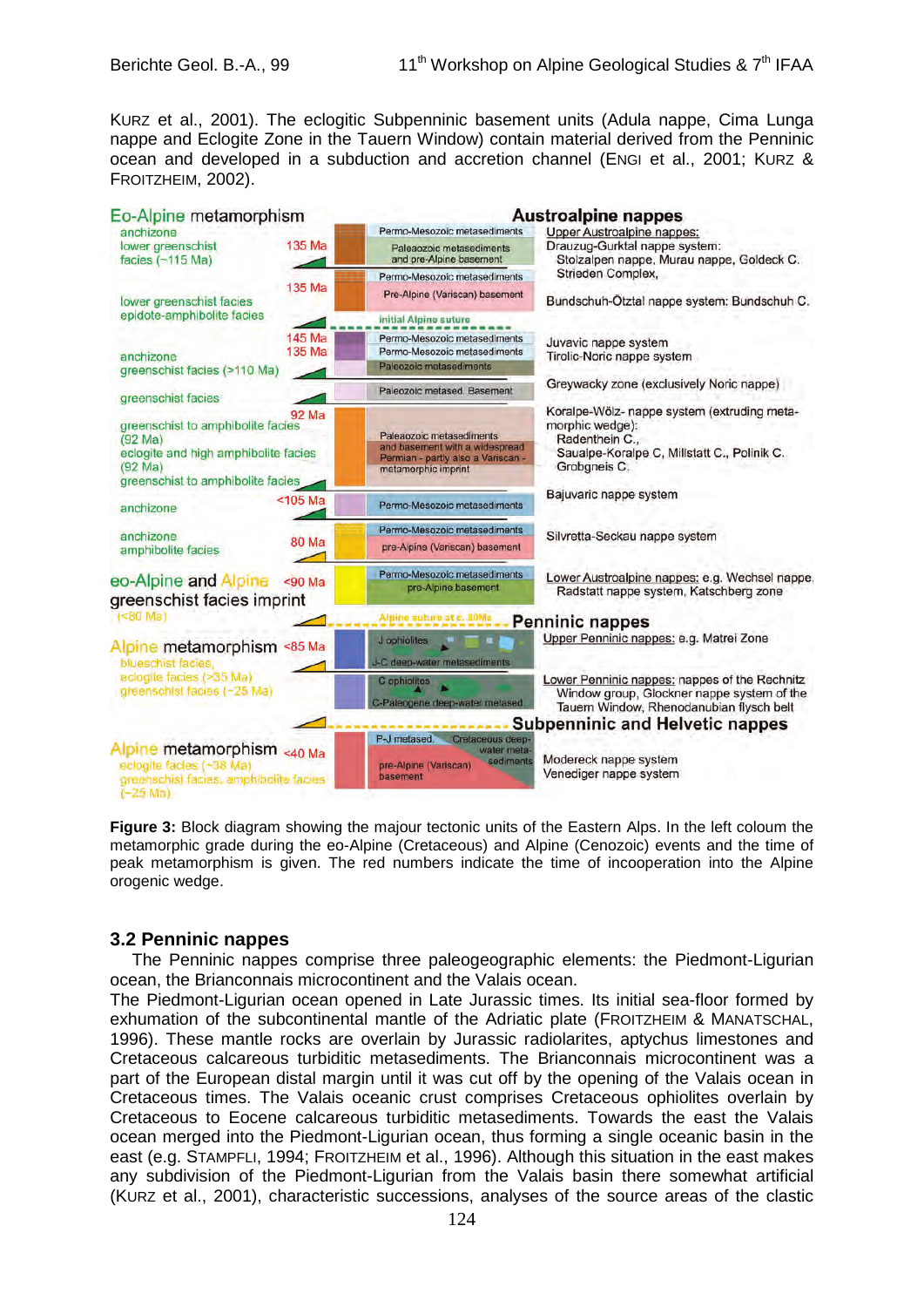sedimentary successions and the age and chemical characteristics of the ophiolitic rocks allow the differentiation of elements from the northern or southern part of this joint oceanic basin.

The Penninic nappes can be subdivided into the Upper, Middle and Lower Penninic nappes, whereby each consists mainly of one of the paleogeographic elements mentioned above.

The Lower Penninic nappes (17) consist predominantly of material from the Valais oceanic province and from the northern parts of the joint oceanic basin in the east. The Lower Penninic nappes make up large parts of the Central Alps and the central part of the Lower Engadine Window. The lower nappes of the Rhenodanubian flysch zone, which are present along the northern margin of the Eastern Alps, represent a continuation of the Central Alpine Valais basin sediments into the Eastern Alps (KURZ et al., 1998); they comprise Cretaceous flyschoid sediments deposited in a basin along the European margin. The Glockner nappe system of the Tauern Window, as well as the nappes of the Rechnitz Window Group, consisting of calcareous flyschoid metasediments and metaophiolites, is thought to be a southern continuation of the lower nappes of the Rhenodanubian flysch zone.

The Middle Penninic nappes (16) are mainly derived from the Brianconnais microcontinent and are common in the Western and Central Alps. The easternmost nappes include material from the Brianconnais microcontinent and are represented by the Tasna nappe of the Lower Engadine Window.

Rocks derived from the Piedmont-Ligurian ocean and the accretionary wedge along the southern margin of the oceanic basin towards the Adriatic microcontinent make up the Upper Penninic nappes (15). They are widespread in the Western and Central Alps. In the Eastern Alps the Upper Penninic nappes form the uppermost tectonic elements in the Engadine and Tauern windows (e.g. the Arosa Zone, the Matrei Zone, and the Reckner Complex). In the northern part of the Eastern Alps the Ybbsitz klippen belt (DECKER, 1990) is a remnant of the Piedmont-Ligurian ocean, containing the typical sequence of serpentinites, Jurassic radiolarites and aptychus limestones. It is in contact with the Kahlenberg nappe of the Rhenodanubian flysch zone, which is also interpreted to be an Upper Penninic nappe (FAUPL & WAGREICH, 1992).

## **3.3 Adriatic microcontinent**

The Adriatic microcontinent consists of a Cadomian continental crust (NEUBAUER, 2002) with Paleozoic metasedimentary sequences and with magmatic rocks related to rifting and subduction processes lasting until the Carboniferous. During the Variscan orogeny large parts of this crust were affected by metamorphic overprints and synorogenic magmatism. Post-orogenic Permian to Carboniferous sediments were deposited locally. In the Permian these units were affected by lithospheric extension expressed by basaltic magmatic underplating, intense acidic magmatism and related high-temperature / low-pressure (HP/LT) metamorphism. More than 3 km of Permo-Mesozoic sediments were subsequently deposited on top of the thermally subsiding microcontinent, which formed a broad carbonate shelf towards the Meliata ocean in the southeast and, from the Jurassic onwards, was bordered to the north by a passive continental margin facing towards the Piedmont-Ligurian ocean. In the Eastern Alps the Adriatic microcontinent is represented by the Austroalpine and Southalpine units, being separated by the Periadriatic lineament.

The Austroalpine unit forms a complex nappe stack of crustal material which can be subdivided into Lower and Upper Austroalpine units. The Lower Austroalpine unit (14) formed the continental margin towards the Piedmont-Ligurian ocean and was affected by extension and nappe stacking during the opening and closing of this oceanic realm, respectively. It overlies the Penninic nappes of the Eastern Alps. The Upper Austroalpine unit represents an eo-Alpine nappe pile. Its lowermost unit is the Silvretta-Seckau nappe system (13) consisting of a basement with a dominating Variscan metamorphic imprint and remnants of Permian to Triassic cover sequences. During the eo-Alpine event it was overprinted by sub-greenschist to amphibolite facies conditions.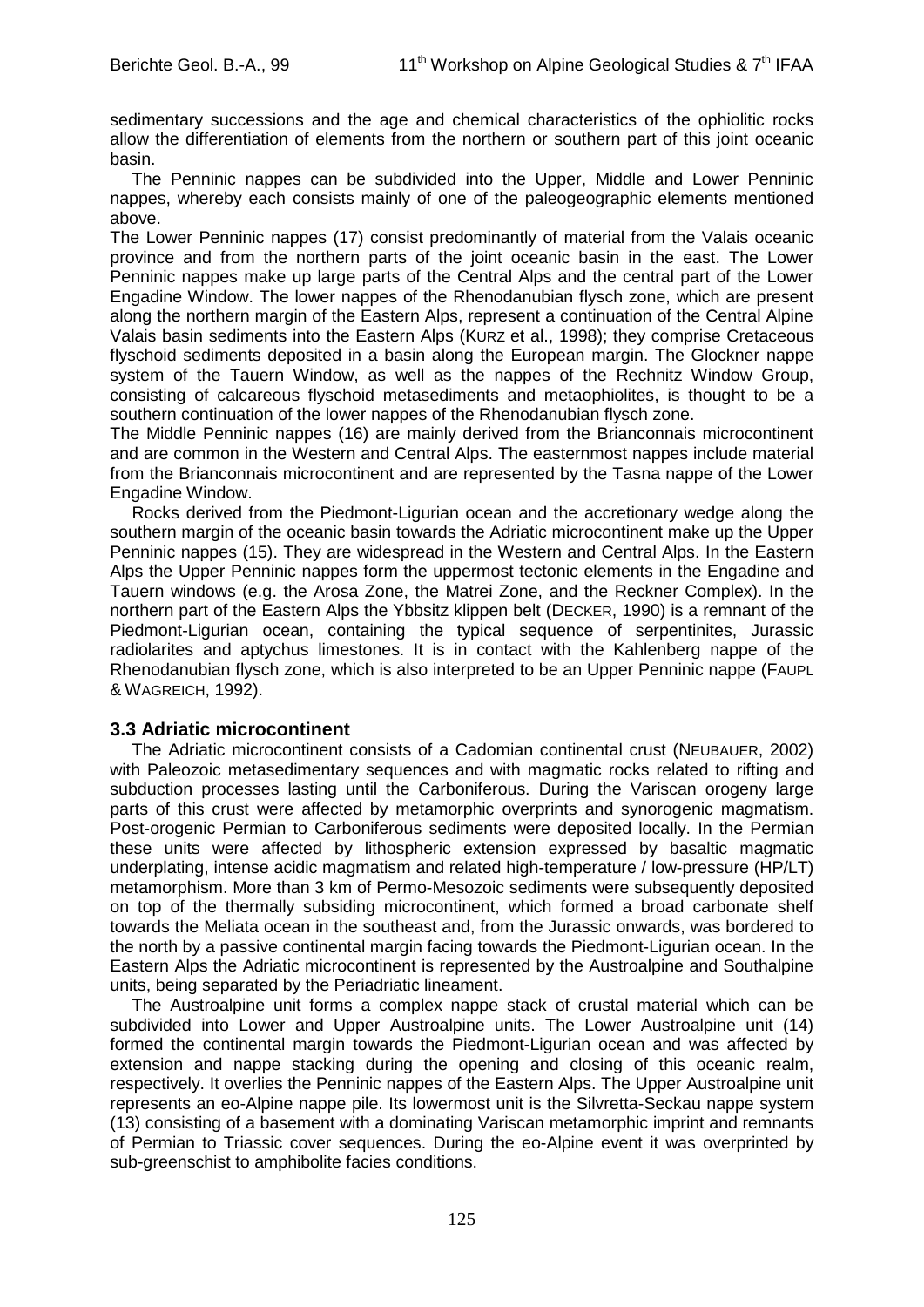To the north the Silvretta-Seckau nappe system is overlain by the nappes of the Greywacke zone (11), which consists of greenschist facies metamorphic Paleozoic sequences, and the Juvavic (8), Tirolic (9) and Bajuvaric (10) nappe systems. The latter form the Northern Calcareous Alps, comprising unmetamorphosed to lowermost greenschist facies metamorphic Permian to Mesozoic sediments deposited on the shelf facing originally towards the Neotethys ocean, with the sequences of the Juvavic nappe system representing the most distal shelf towards the oceanic basin.

To the south the Silvretta-Seckau nappe system is overlain by the Koralpe-Wölz nappe system (12) which represents an eo-Alpine metamorphic extrusion wedge. Its Permian to Mesozoic cover was completely stripped off during an early phase of the eo-Alpine orogenic event (Lower Cretaceous) and it therefore consists exclusively of polymetamorphic basement nappes with a Permian to Triassic HT/LP and an eo-Alpine LT/HP metamorphic overprint (SCHUSTER et al., 2004).

The Ötztal-Bundschuh nappe system (7) shows a similar lithological composition as the Silvretta-Seckau nappe system, but is positioned on top of the Koralpe-Wölz nappe system. The overlying Drauzug-Gurktal nappe system (6) is made up of a Variscan metamorphic basement, anchizonal to greenschist facies Paleozoic metasedimentary sequences and by unmetamorphosed Permian to Triassic sediments (RANTITSCH & RUSSEGGER, 2000). Within the Ötztal-Bundschuh and Drauzug-Gurktal nappe systems the eo-Alpine metamorphic grade decreases upwards from amphibolite facies at the base to diagenetic conditions at the top of the nappe pile.

The Upper Cretaceous to Paleogene sediments of the Gosau Group (5) represent syn- to postorogenic sediments with respect to the eo-Alpine orogenic event (FAUPL & WAGREICH, 2000).

The Southalpine unit (4) shows minor deformation localized along its margins. Its major part is in contact with a subcontinental lithosphere; this contact is visible at the surface in the Ivrea Zone in the Western Alps. The Southalpine unit is considered to be a southern external retro-arc orogenic wedge within the Alpine orogenic system (e.g. SCHMID et al., 1996). In the southeast the Southalpine unit continues into the External Dinarides.

### **3.4 Meliata unit**

The Meliata unit (3) of the Eastern Alps contains remnants of the Neotethys (Meliata) oceanic basin. These include serpentinites, basic volcanic rocks and deep water Triassic sediments, redeposited in Jurassic metasediments. These rocks can be correlated with those from the Meliata zone in the Western Carpathians (MANDL, 2000). The Meliata zone occurs as tiny klippen within the eastern part of the Eastern Alps between the Tirolic and Juvavic nappe systems of the Austroalpine unit. They show a sub greenschist facies metamorphic imprint but no indications of subduction-related HP/LT metamorphism. Material from the Meliata oceanic basin is also present as detritus in Cretaceous sediments of Austroalpine units (FAUPL & WAGREICH, 2000) and in the Haselgebirge, an evaporite tectonite at the base of the Juvavic nappe system (SCHORN et al., 2013).

#### **3.5 Eocene to Miocene magmatism**

The Periadriatic intrusions (1) comprise calkalkaline tonalities, granodiorites and granites, and minor alkaline basaltic dikes. They are (Eocene to) Oligocene in age and related to the break-off of the Alpine Tethys oceanic lithosphere from the distal European margin (DAVIS & VON BLANKENBURG, 1995). Their intrusion is closely associated with contemporaneous strikeslip movements along the Periadriatic lineament.

The Pohorje pluton west of Maribor is not belonging to the Periadriatic intrusives sensu strictu. It is Miocene in age and related to the Pannonian magmatism (2) in the course of the extensional tectonics which leads to the development of the Pannonian basin (FODOR et al., 2008).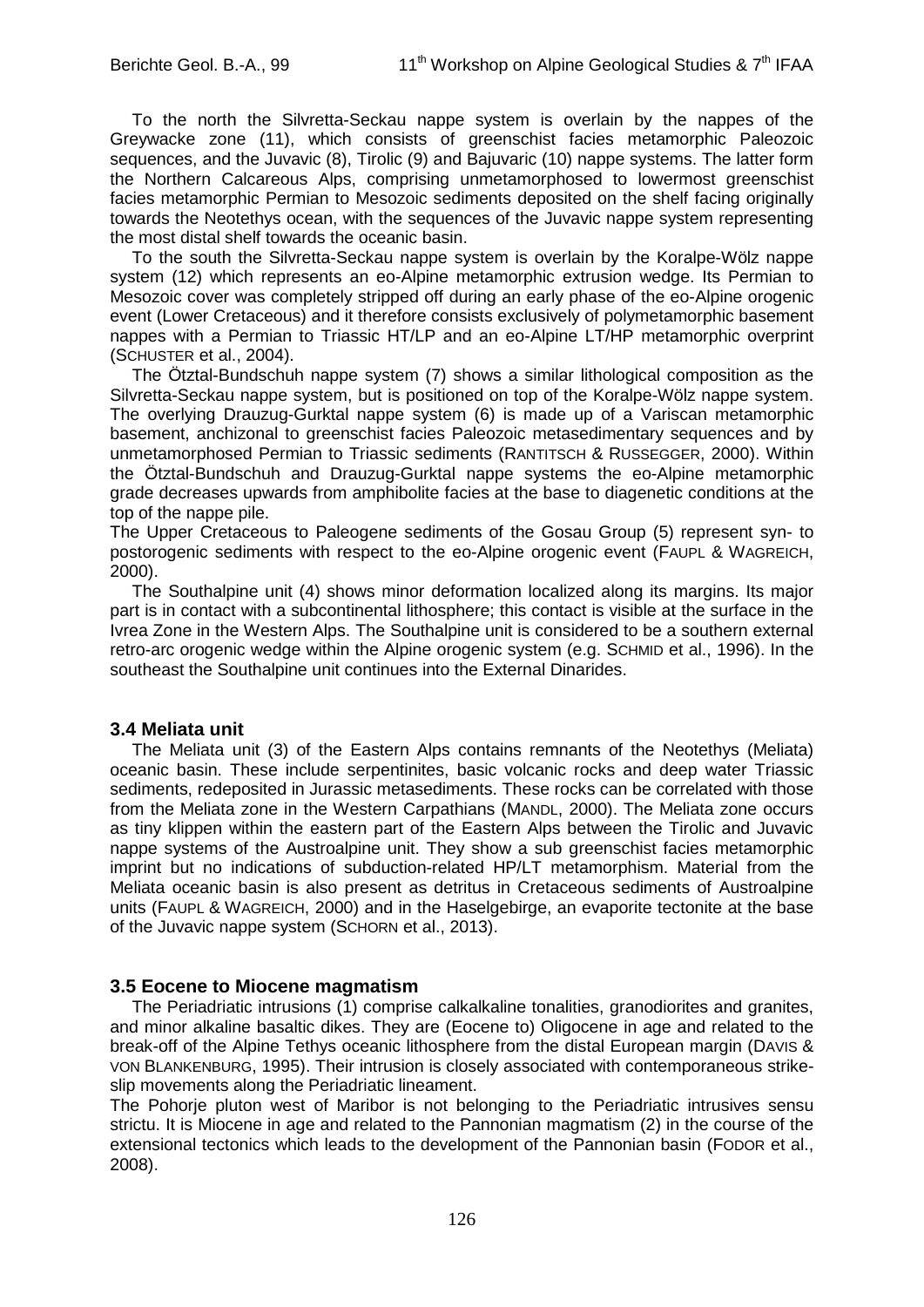## **4 Distribution and timing of metamorphism within the Eastern Alps**

In the following chapter a brief summary of the metamorphic events of the Eastern Alps is given. In the Eastern Alps four major metamorphic cycles can be recognized since Paleozoic time.

### **4.1 Variscan collisional event (Upper Devonian to Carboniferous)**

The Variscan event is induced by the Upper Devonian to Carboniferous collision of Gondwana, Laurussia and the intervening plates (e.g. Avalonia), during the accretion of the Pangea supercontinent (KRONER & ROMER, 2013).

Age data of about 380 Ma are the oldest remnants of the Variscan event within the Eastern Alpines (HANDLER et al., 1997). A collision-related LT/HP imprint occurred prior to 350 Ma (MILLER & THÖNI, 1997) and the thermal metamorphic peak was reached at about 340 Ma at medium pressure conditions (c.  $25^{\circ}$  C/km). During exhumation the sillimanite stability field at a mean geothermal gradient of 35° C/km was crossed in the medium to high grade units (TROPPER & HOINKES, 1996). Typical Variscan cooling ages are in the range of 310-290 Ma (THÖNI, 1999). Due to the reworking in the Alpine tectonometamorphic cycle not much is known about the tectonic style of the Variscan orogene within the present day Eastern Alps. In general the recent Austroalpine nappes were located near the southern margin of the Variscan orogen. Top to the south-directed ductile shearing was recognized in the some of the basement units and Variscan thrust tectonics within Palaeozoic sequences is proved (FLÜGEL & NEUBAUER, 1984).

### **4.2 Permian extensional event**

The Permian event in the Alps followed in the wake of the Variscan tectonic evolution. Lithospheric extension affected the recent Austroalpine, Southalpine and also Western Carpathian realm and caused magmatism and metamorphism. The onset of the Permian event may be considered as when crustal thickness decreased below normal, and thus cannot be related to gravitational collapse of the Variscan orogen.

Evidence for active thinning in Permian time is the formation of grabens, intense magmatic activity and high temperature metamorphism (SCHUSTER & STÜWE, 2008). The metamorphic imprint reached a geothermal gradient of up to 45° C/km. Peak metamorphic conditions were reached at about 280-260 Ma and were accompanied by the formation of pegmatitic veins in upper amphibolites facies metamorphic rocks. After that the continental crust was not exhumed and the lithosphere cooled down slowly to the steady state geotherm of c. 25° C/km at about 200 Ma.

## **4.3 Alpine collisional event (Cretaceous to Neogene)**

The convergence between the African, Adriatic and Eurasian Plate since Lower Cretaceous time caused shortening in the Alpine realm. This leads to the formation of the Alpine orogenic belt by "tectonic progradation" (FRISCH, 1979) from south to north. This process started with an intracontinental subduction within the Austroalpine unit in the Lower Cretaceous (KURZ & FRITZ, 2003; SCHUSTER, 2003) which was followed by the Upper Cretaceous-Eocene subduction of the Piedmont-Ligurian and Valais ocean and prograding continental collisional events that continued until recent times. This mechanism produced high-pressure metamorphism in different tectonic units, decreasing in age from south (internal) to north (external). A brief summary of this evolution is given below. Detailed reviews of the metamorphic conditions and the timing of metamorphism in the individual units, together with maps showing the distribution of the metamorphic grade, are given by FREY et al., (1999) and OBERHÄNSLI (2004) (Fig. 4).

In Early Cretaceous time (c. 135 Ma) a southeast-directed subduction zone developed which was at least in part situated within the continental crust of the Adriatic plate (e.g. JANAK et al. 2004; SCHUSTER & STÜWE, 2008). Along this subduction zone the Upper Austroalpine nappes formed an orogenic wedge which was continuously growing during the Cretaceous. During this tectonic event - which is referred as the Eo-Alpine tectonometamorphic event -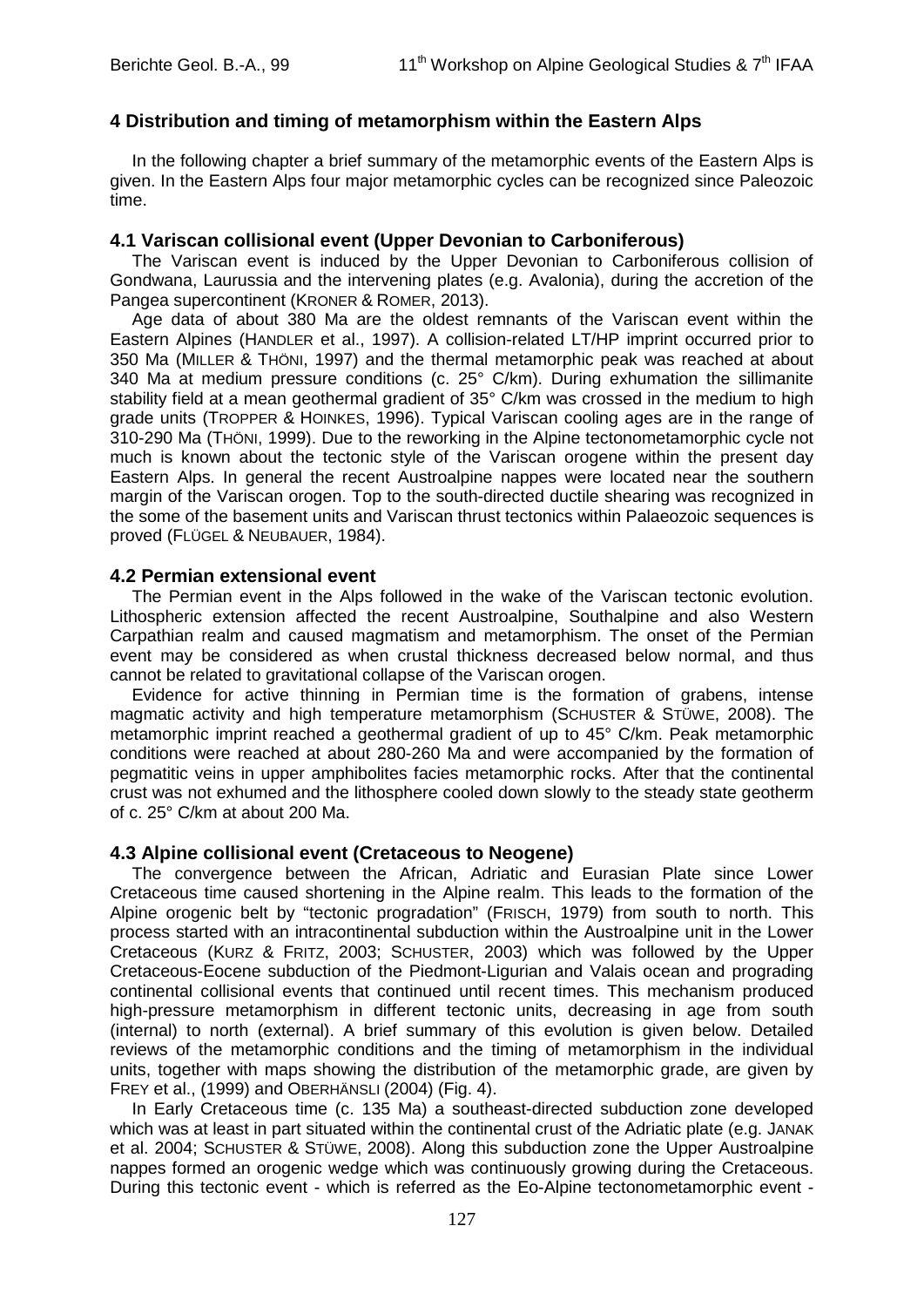the northwesternmost part of the Adriatic plate, represented by the main part of the Austroalpine nappes, acted as the tectonic lower plate, whereas the main part of the Adriatic plate including some Austroalpine nappes and the recent Southalpine unit were parts of the upper plate. Today the Eo-Alpine suture is obscured by Cenozoic tectonics. Nappe stacking related to the initial eo-Alpine subduction was W- to NW- directed. Large parts of the sedimentary sequences of the Austroalpine unit were stripped off from their basement, which was buried and metamorphosed up to eclogite facies conditions. Geochronological data suggest peak metamorphic conditions of the high-P metamorphic event at about 92 Ma (THÖNI, 2006) and a subsequent medium pressure overprint during exhumation of the high pressure rocks. In the eastern part of the Eastern Alps exhumation of the deeply buried units occurred by N- or



**Figure 4**: Map of the Eastern Alps showing the distribution of the Alpine metamorphic imprint according to OBERHÄNSLI (2004). Additionally areas with an inverted metamorphic field gradient and the most important Cretaceous and Cenozoic structures are given.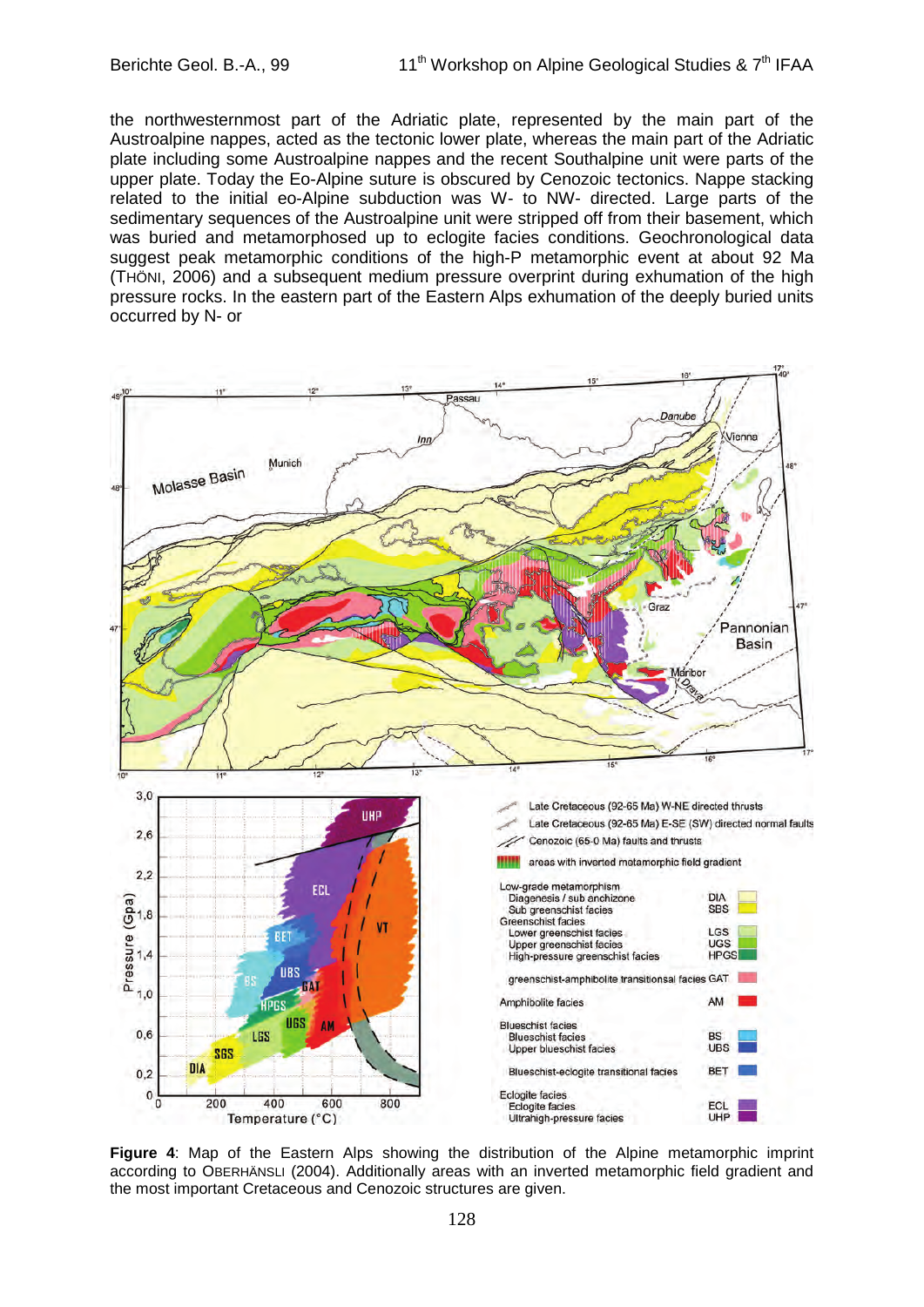NW- directed thrusting and S- to SE- directed extensional tectonics. During this process a metamorphic extrusion wedge formed. The latter shows a lower part with an inverted metamorphic field gradient and an upper part with an upright metamorphic field gradient. Cooling ages are in the range of 90 to 70 Ma (HOINKES et al., 1999; THÖNI, 1999).

Ongoing subduction of the lithospheric plate caused the entrance of the Penninic oceanic domain into the subduction zone at about 85 Ma and after the closure of the ocean the European continent entered the subduction zone in the Paleogene at about 45 Ma (SCHMID et al., 2013). These processes are referred to as the Alpine event, which is the mayor event in the Western Alps. It resulted in the formation of the Penninic, Subpenninic and Helvetic nappes. In the Eastern Alps the Alpine event caused a LT/HP metamorphism in the Penninic and Subpenninic nappes at c. 40 Ma (THÖNI, 1999) and medium pressure overprint at about 30-25 Ma. Typical cooling ages are in the range of 25 to 15 Ma (LUTH & WILLINGSHOFER, 2008). Exhumation of these units is related to E-W extension since Miocene time. It caused the formation of the Engadine, Tauern and Rechnitz Windows. Adjacent to the windows the Austroalpine unit shows a structural and very-low to low grade Alpine metamorphic overprint (HOINKES et al., 1999).

Subsequent exhumation of the underlying Penninic and Subpenninic nappes within windows (GENSER & NEUBAUER, 1989; FÜGENSCHUH et al., 1997) and lateral extrusion of the orogene in the Miocene (RATSCHBACHER et al., 1989) generated a system of normal and strike slip faults. These faults have a major influence on the recent morphology and are responsible for the exhumation of the Saualpe-Koralpe Complex in the Pohorje region. Depressions like the Styrian, Knittelfeld and Klagenfurt basin developed along these faults. The major strike-slip faults are the Periadriatic lineament, Inntal, Salzach-Ennstal-Mariazel-Puchberg or the Lavanttal fault.

## **5 Geology of the Nockberge area**

In the section from Villach up to the Königsstuhl a complex eo-Alpine nappe pile composed of different crystalline units as well as Palaeozoic and Mesozoic metasediments is preserved (Fig. 5). This section is a key area for the understanding of the eo-Alpine history of the Austroalpine unit. It is under discussion for a long time and was one major argument for the subdivision of the Austroalpine by TOLLMANN (1977). It bears important informations on the plate tectonic arrangement and the exhumation history in the western part of the Austroalpine unit.

From SSW to NNE, respectively from bottom to the top the following units are present: The Millstatt Complex is bordered to the southwest by the Mölltal fault. The dominant lithology are monotonous metapelites and metapsammites, which are dipping to the north. Only in the lowermost part they sometimes contain two generations of staurolite, kyanite and garnet. Also calcsilicate rocks and massive marbles with intercalation of amphibolite lenses occur in this southern part. Within the lowermost amphibolite layers, relic eclogite bodies are present. Pegmatites of Permian age are common in the whole unit (SCHUSTER et al., 2001).

The pre-Alpine history of the Millstatt Complex is not well constrained. However, a Permian low-P event is indicated by the occurrence of Permian pegmatites and textures similar to those in units where a Permian low-P event is proved. Peak eo-Alpine metamorphic conditions reached ~1.38 GPa and 630  $\pm$  20° C estimated from garnetclinopyroxene thermometer and jadeite contents in omphacite (HOINKES et al., 1999). Reaction textures of the eclogite assemblages reflect decompression with a change from constant to decreasing temperatures during the exhumation of the Millstatt Complex.

In the overlying, north dipping, Radenthein Complex the most abundant lithologies are white mica-rich, garnet-bearing micaschists. Garnets are up to several centimeters in size, kyanite- and/or staurolite are present especially in biotite-bearing schists. Frequent are amphibole-garnet-plagioclase schists, mica-bearing amphibolites and marbles. A large magnesite body had been of economic interest. The microtextures and the chemical zoning indicate one prograde metamorphic imprint except in one locality where garnet contains older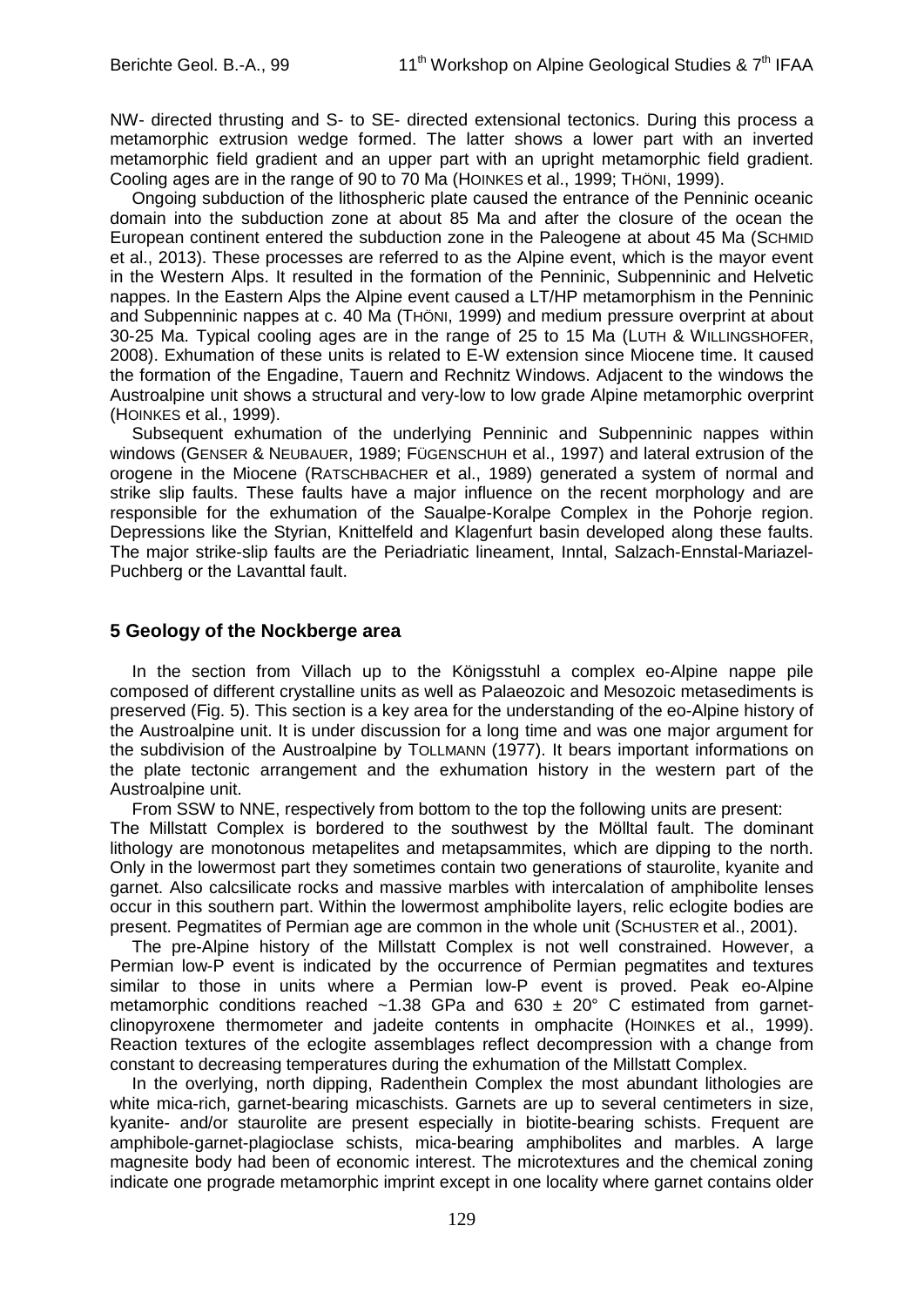cores. Peak metamorphic temperatures are in the range of 550-600°C at pressures of 0.6- 1.0 GPa (SCHIMANA, 1986; KOROKNAI et al., 1999; KAINDL & ABART, 2002). Sm-Nd garnet isochron ages of an amphibolite yielded c. 100 Ma (SCHUSTER & FRANK, 1999), K-Ar and Rb-Sr ages determined on micas and whole rock samples are in the range of 78 to 125 Ma. These data prove an eo-Alpine age of observed assemblages (BREWER, 1969; HAWKESWORTH, 1976; SCHIMANA, 1986).





The Bundschuh Complex is overlying the Radenthein Complex with an eo-Alpine thrust contact (SCHUSTER & FRANK, 1999). Its lower part consists of fine-grained paragneisses with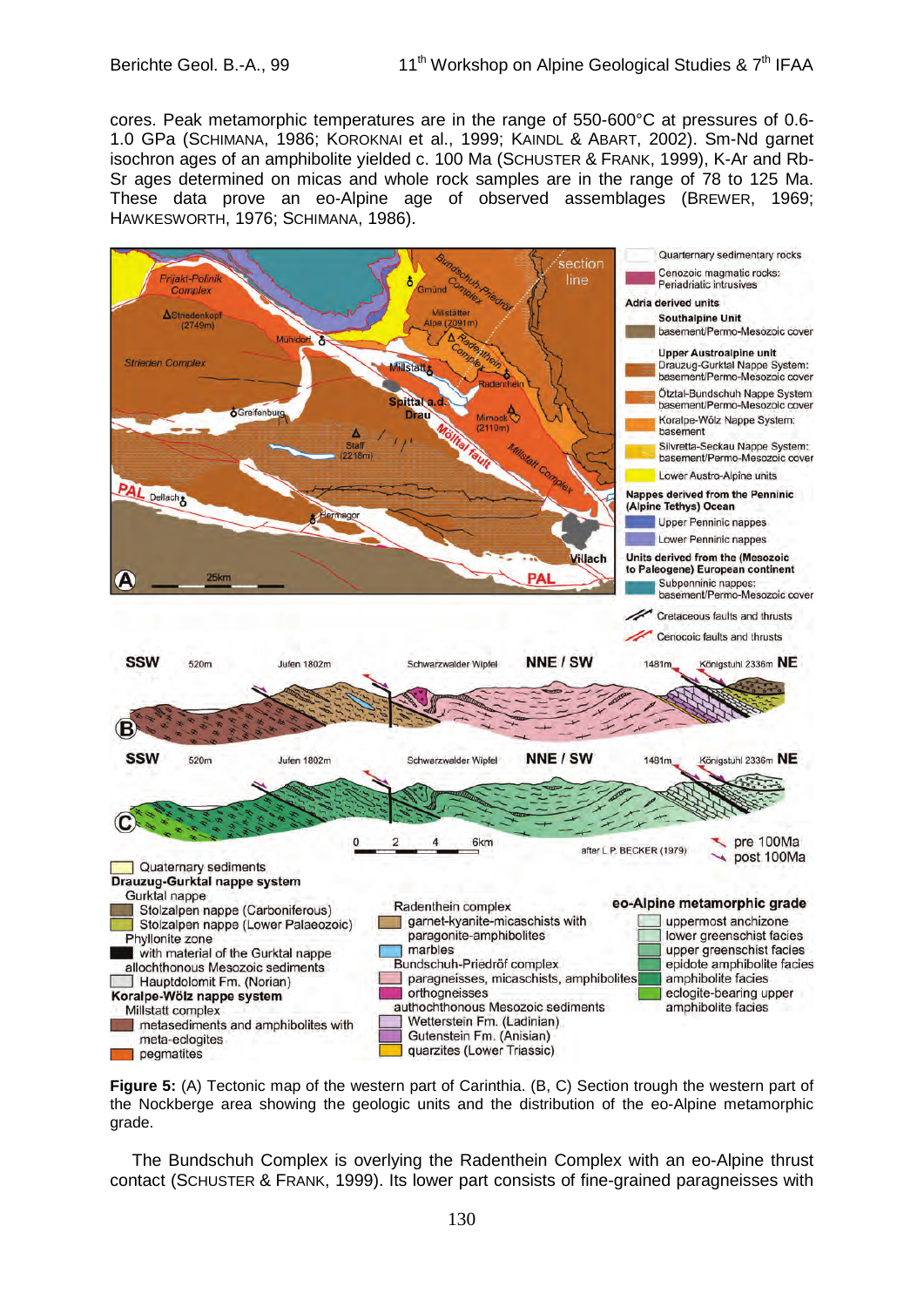some intercalations of felsic biotite-free orthogneisses and amphibolites (Priedröf paragneisses, Bundschuh orthogneisses). Micaschists and interlayered amphibolites are restricted to the uppermost part of the unit in the center of a large scale gentle syncline structure. The Priedröf paragneisses contain a mineral assemblage of garnet + biotite + plagioclase (albite and oligoclase) + muscovite + quartz. In the micaschists additional staurolite and pseudomorphs after staurolite (rarely containing chloritoid) may be present. Garnets are very characteristic in the whole unit. In the paragneisses they have an average grain-size of less than 0.5 mm, whereas in the micaschists they are up to 2 cm in diameter. Optically an inclusion-rich, often idiomorphic core can clearly be distinguished from an inclusion-free rim. The cores are compositionally homogenous with low CaO contents of 3-5 wt%. Their age is presumed to be Variscan, because Variscan Rb-Sr ages (c. 350 Ma) were determined on muscovites of orthogneisses from the uppermost part of the unit (FRIMMEL, 1986). In the rim the CaO content is much higher (6-8 wt%), FeO, MgO and also XMg is lower. Based on the regional metamorphic history this garnet generation is eo-Alpine in age. Eo-Alpine metamorphic conditions reached up to 600 °C and 1.0 GPa in the lowermost parts in the south and greenschist facies conditions below the transgressive Mesozoic unit.

The Mesozoic Stangalm Unit is unconformalbly transgressing onto the pre-Alpine syncline structure. The lowermost part consists of Permian to Early Triassic quarzites. Above Anisian carbonates and Carnian phyllitic schists are preserved (TOLLMANN, 1977). A phyllonite horizon, composed of highly sheared Paleozoic and Mesozoic rocks marks the border to the overlying Pfannock unit (nappe). The Pfannock orthogneiss, which is very similar to the Bundschuh orthogneisses (FRIMMEL, 1988) forms the stratigraphically deepest part. It is transgressed by Carboniferous to Permian clastic sediments. Continuing Mesozoic carbonates and schists reach up to the Rhaetian Kössen Formation. The sediments show a lower greenschist facies metamorphic imprint.

The uppermost tectonic position is hold by the Gurktal nappes (Murau, Stolzalpen, Ackerl nappe; NEUBAUER & PISTOTNIK, 1984). The latter comprises clastic metasediments with some intercalations of carbonates and metatuffitic layers, which were deposited in Lower Palaezoic times. During the Variscan tectonothermal event they experienced a greenschist facies metamorphic imprint. After that Carboniferous sediments of an intramontane basin (KRAINER, 1984) and Permo-Mesozoic sediments were deposited on top. During the eo-Alpine event the whole sequence suffered anchizonal to lower greenschist facies metamorphic conditions.

#### **References**

- BREWER, M.S. (1969): Excess radiogenic argon in metamorphic micas from the Eastern Alps, Austria. – Earth and Planetary Science Letters, 6: 321–331.
- DAVIS, H.J. & VON BLANKENBURG, F. (1995): Slab breakoff: A model of lithospheri detachment and ist test in the magmatism and deformation of collisional orogenes. – Earth Planet. Sci. Let., 129: 85–102.
- DECKER, K. (1990): Plate tectonics and pelagic facies: Late Jurassic to Early Cretaceous deep-sea sediments of the Ybbsitz ophiolite unit (Eastern Alps, Austria). – Sedimentary Geology, 67: 85–99.
- ENGI, M., BERGER, A. & ROSELLE, G.T. (2001): Role of the tectonic accretion channel in collisional orogeny. – Geology, 29: 1143–1146.
- FAUPL, P. & WAGREICH, M. (1992): Cretaceous flysch and pelagic sequences of the Eastern Alps: correlations, heavy minerals, and paleogeographic implications. – Cretaceous Res., 13: 387– 403.
- FAUPL, P. & WAGREICH, M. (2000): Late Jurassic to Eocene Palaeogeography and Geodynamic Evolution of the Eastern Alps. – Mitt. österr. geol. Ges., 92 (1999): 79–94.
- FLÜGEL, H.W. & NEUBAUER, F. (1984): Erläuterungen zur geologischen Karte der Steiermark. (Geol. B.-A.) Wien, 127 p.
- FODOR, L.I., GERDES, A., DUNKL, I., KOROKNAI, B., PÈCSKAY, Z., TRAJANOVA, M., HORWÀTH, P., VRABEC, M., JELEN, B., BALOGH, K. & FRISCH, W. (2008): Miocene emplacement and rapid cooling of the Pohorje pluton at the Alpine-Pannonian-Dinaric junction, Slovenia. – Swiss Journal of Earth Sciences, 101: 255–271.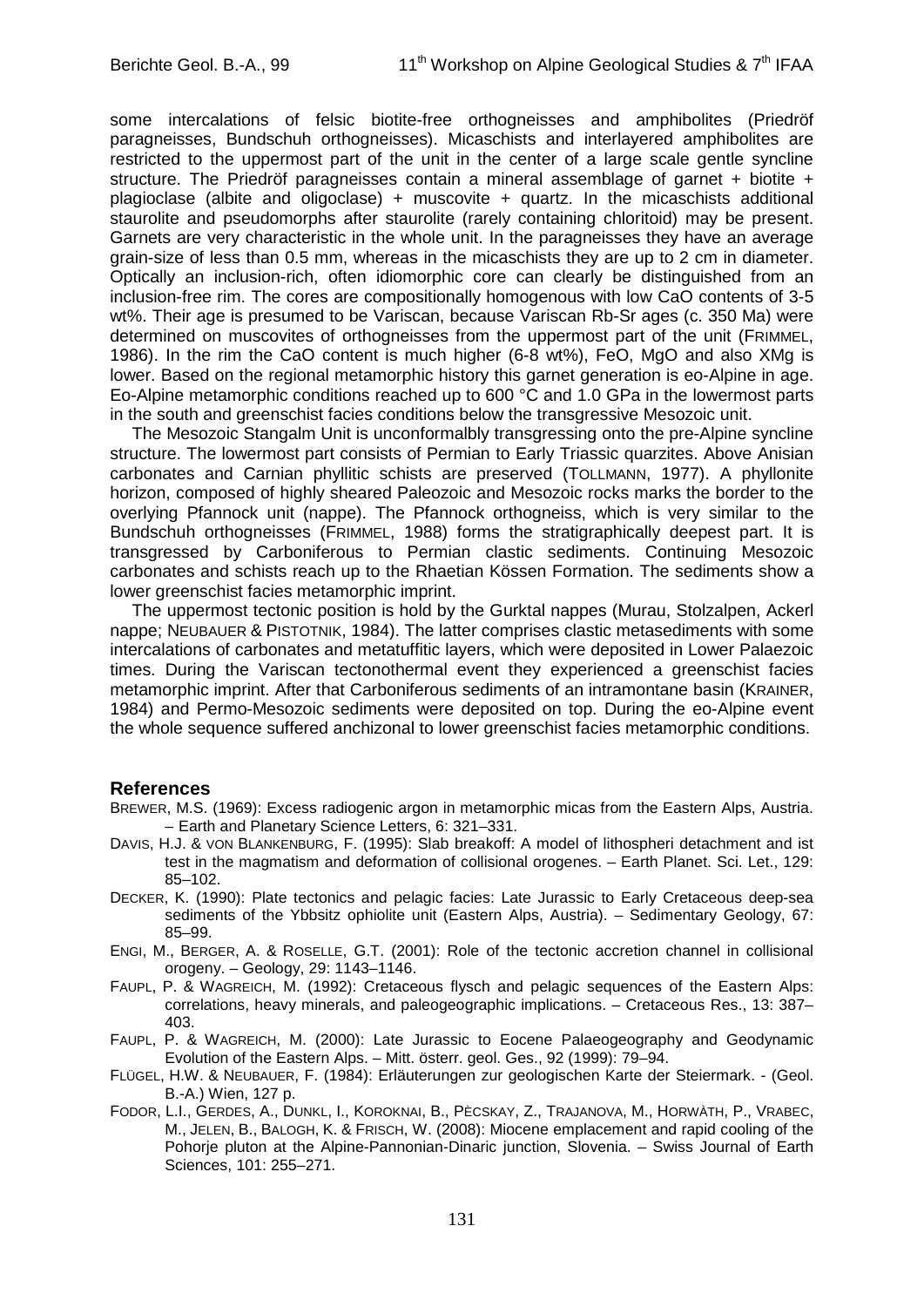- FREY, M., DESMONS, J. & NEUBAUER, F. (1999): The new metamorphic map of the Alps: Introduction. Schweiz. mineral. petrogr. Mitt., 79: 1–4.
- FRIMMEL, H. (1986): Isotopengeologische Hinweise für eine paläogeographische Nachbarschaft von Gurktaler Decke (Oberostalpin) und dem Altkristallin östlich der Hohen Tauern (Österreich). – Schweiz. Mineralog. Petrogr. Mitt., 66: 193–208.
- FRIMMEL, H. (1988): Metagranitoide am Westrand der Gurktaler Decke (Oberostalpin): Genese und paläotektonische Implikationen. – Jb. Geol. B.-A., 131/4: 575–592.
- FRISCH, W. (1979): Tectonic progradation and plate tectonic evolution of the Alps. Tectonophysics, 60: 121–139.
- FROITZHEIM, N. & MANATSCHAL, G. (1996): Kinematics of Jurassic rifting, mantle exhumation, and passive margin formation in the Austroalpine and Penninic nappes (eastern Switzerland). – Geol. Soc. Amer. Bull., 108: 1120–1133.
- FROITZHEIM, N., SCHMID, S.M. & FREY, M. (1996): Mesozoic paleogeography and the timing of eclogite facies metamorphism in the Alps: A working hypothesis. – Eclogae geol. Helv., 89: 81–110.
- FÜGENSCHUH, B., SEWARD, D. & MANCKTELOW, N. (1997): Exhumation in a convergent orogen: the western Tauern window. – Terra Nova, 9: 213–217.
- GENSER, J. & NEUBAUER, F. (1989): Low angle normal faults at the eastern margin of the Tauern window (Eastern Alps). – Mitt. Österr. Geol. Ges., 81: 233–243.
- HANDLER, R., DALLMEYER, R.D. & NEUBAUER, F. (1997): 40Ar/39Ar ages of detrital white mica from Upper Austroalpine units in the Eastern Alps, Austria: Evidence for Cadomian and contrasting Variscan sources. – Geologische Rundschau, 86, 69–80.
- HANDY, M.R., SCHMID, S.M., BOUSQUET, R., KISSLING, E. & BERNOULLI, D. (2010): Reconciling platetectonic reconstructions of Alpine Tethys with the geological-geophysical record of spreading and subduction in the Alps. – Earth-Science Reviews, 102: 121–158.
- HAWKESWORTH, C.J. (1976): Rb/Sr geochronology in the eastern Alps. Contributions to Mineralogy and Petrology, 54: 225–244.
- HOINKES, G., KOLLER, F., RANTITSCH, G., DACHS, E., HÖCK, V., NEUBAUER, F. & SCHUSTER, R. (1999): Alpine metamorphism of the Eastern Alps. – Schweiz. mineral. petr. Mitt. 79, 155–181.
- JANAK, M., FROITZHEIM, N., LUPTÁK, B., VRABEC, M. & KROGH RAVNA, E.J. (2004): First evidence for ultrahigh-pressure metamorphism in Pohorje, Slovenia: Tracing deep continental subduction in the Eastern Alps. – Tectonics, 23: TC5014.
- KAINDL, R. & ABART, R. (2002): Reequilibration of fluid inclusions in garnet and kyanite from metapelites of the Radenthein Complex, Austroalpine Basement, Austria. – Schweizerische Mineralogische und Petrographische Mitteilungen 82: 467–486.
- KOROKNAI, B., NEUBAUER, F., GENSER, J. & TOPA, D. (1999): Metamorphic and tectonic evolution of Austroalpine units at the western margin of the Gurktal nappe complex, Eastern Alps. – Schweizerische Mineralogische und Petrographische Mitteilungen, 79: 277–295.
- KRAINER, K. (1984): Sedimentologische Untersuchungen an permischen und untertriadischen Sedimenten des Stangalm-Mesozoikums (Kärnten/Österreich). – Jb. Geol. B.-A., 127: 159–179.
- KRONER, U. & ROMER, R.L. (2013): Variscan tectonics. Two plates Many subduction zones: The Variscan orogeny reconsidered. – Gondwana Research, (2013), http//dx.doi.org/10.1016/ j.gr.2013.03.001
- KURZ, W. & FRITZ, H. (2003): Tectonometamorphic evolution of the Austroalpine Nappe Complex in the central Eastern Alps – consequences for the Eo-Alpine evolution of the Eastern Alps. – Internat. Geology Review, 45: 1100–1127.
- KURZ, W. & FROITZHEIM, N. (2002): The exhumation of eclogite–facies metamorphic rocks a review of models confronted with examples from the Alps. – Internat. Geology Review, 44: 702–743.
- KURZ, W., NEUBAUER, F., GENSER, J. & DACHS, E. (1998): Alpine geodynamic evolution of passive and active continental margin sequences in the Tauern Window (Eastern Alps, Austria, Italy): a review. – Geol. Rdsch., 87: 225–242.
- KURZ, W., NEUBAUER, F., GENSER, J., UNZOG, W. & DACHS, E. (2001): Tectonic evolution of Penninic Units in the Tauern Window during the Paleogene: Constraints from structural and metamorphic geology. In: PILLER, W.E. & RASSER, M.W. (Eds.), Paleogene of the Eastern Alps. – Österr. Akad. Wiss., Schriftenr. Erdwiss. Komm. 14, 347–375.
- LUTH, S.W. & WILLINGSHOFER, E. (2008): Mapping of the post-collisional cooling history of the Eastern Apls. – Swiss J. Geosci. 101, 207–223.
- MANDL, G.W. (2000): The Alpine sector of the Tethyan shelf Examplex of Triassic to Jurassic sedimentation and deformation from the Northern Calcareous Alps. – Mitt. österr. geol. Ges., 92, 61–78.
- MANDL, G. & ONDREJICKOVA, A. (1993): Radiolarien und Conodonten aus dem Meliatikum im Ostabschnitt der NKA (A). – Jb. Geol. B.-A., 136/4: 841–871, Wien.